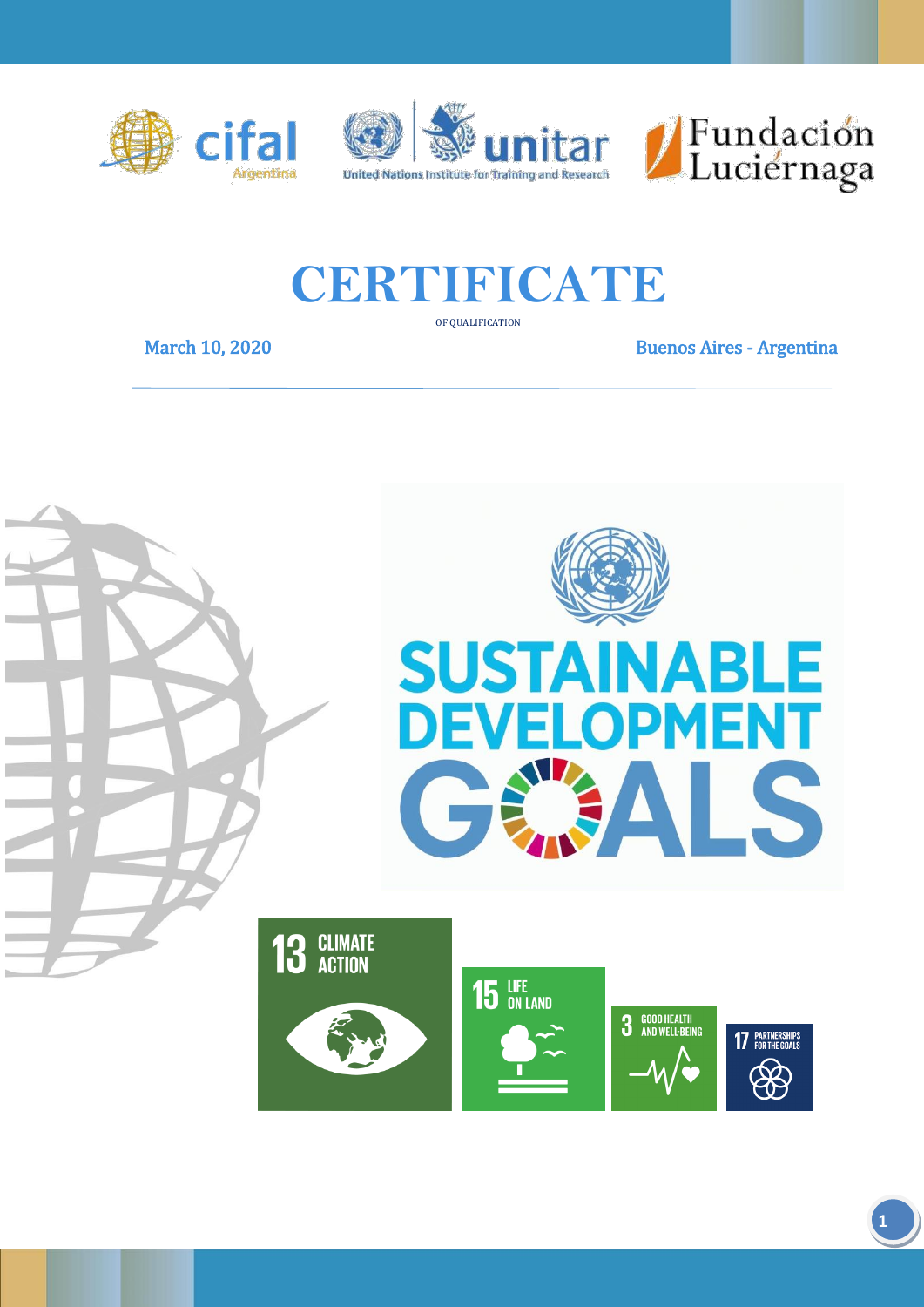## Resolution

The **Institute for Excellence in SDG`s** dependent on **CIFAL ARGENTINA**, a Public Private Partnership between **UNITAR (UN)** and **Luciérnaga Foundation**, CERTIFIES that the Program called "**VOLUNTARY MARKET FOR INFINITE FOREST CARBON**", created by the company FICO S / A, complies with the requirements to enter the PROCEDURE OF ACCREDITATION OF THE PROTOCOLS OF AGENDA 2030, seal of quality issued by this Institute.

The ACCREDITATION process is based on specific protocols that analyze the objectives, procedures, research and development of technologies that compromise concrete, empirical and monitoring contributions to reach the UN AGENDA 2030 Goals.

Under these premises, FICO S / A, undertakes to deploy strategies for the research, development and application of high impact technologies in the areas of action for climate, ecosystem preservation; and thus covering a wide range of Sustainable Development Goals (SDG / UN), such as SDGs 13 - 15 - 3 - 17, directly and by impact on the rest of the SDG`s.

This QUALIFICATION is based on the following premises:

## **From the Infinite Forest Carbon (IFC) methodology**

The certification of **Infinite Forest Carbon (IFC)** is considered a fundamental initiative for the development and expansion of corporate humanitarian actions for environmental preservation; as well as the practice of a social economy with low carbon emissions.

It is an innovative program for the voluntary forest carbon market, with emphasis on the private sector. The supreme objective is the complete maintenance of the Biodiversity of the native primary forest that contributes in a real and direct way to the carbonization of the planet, besides motivating and encouraging a new economic and business activity that brings benefits to humanity and biodiversity. IFC complies with the global call for action against non-deforestation and degradation of the forest environment.

With the introduction of the **Infinite Forest Carbon (IFC) methodology** as a corporate option, financial compensation is promoted. Therefore, the Infinite Forest Carbon (IFC) methodology represents a very clear solution, in addition to motivating and encouraging a new commercial option in the corporate forestry activity, which presents an innovative payment mechanism for ecosystem services and is a self-technology remuneration for the environmental service provided to all humanity.